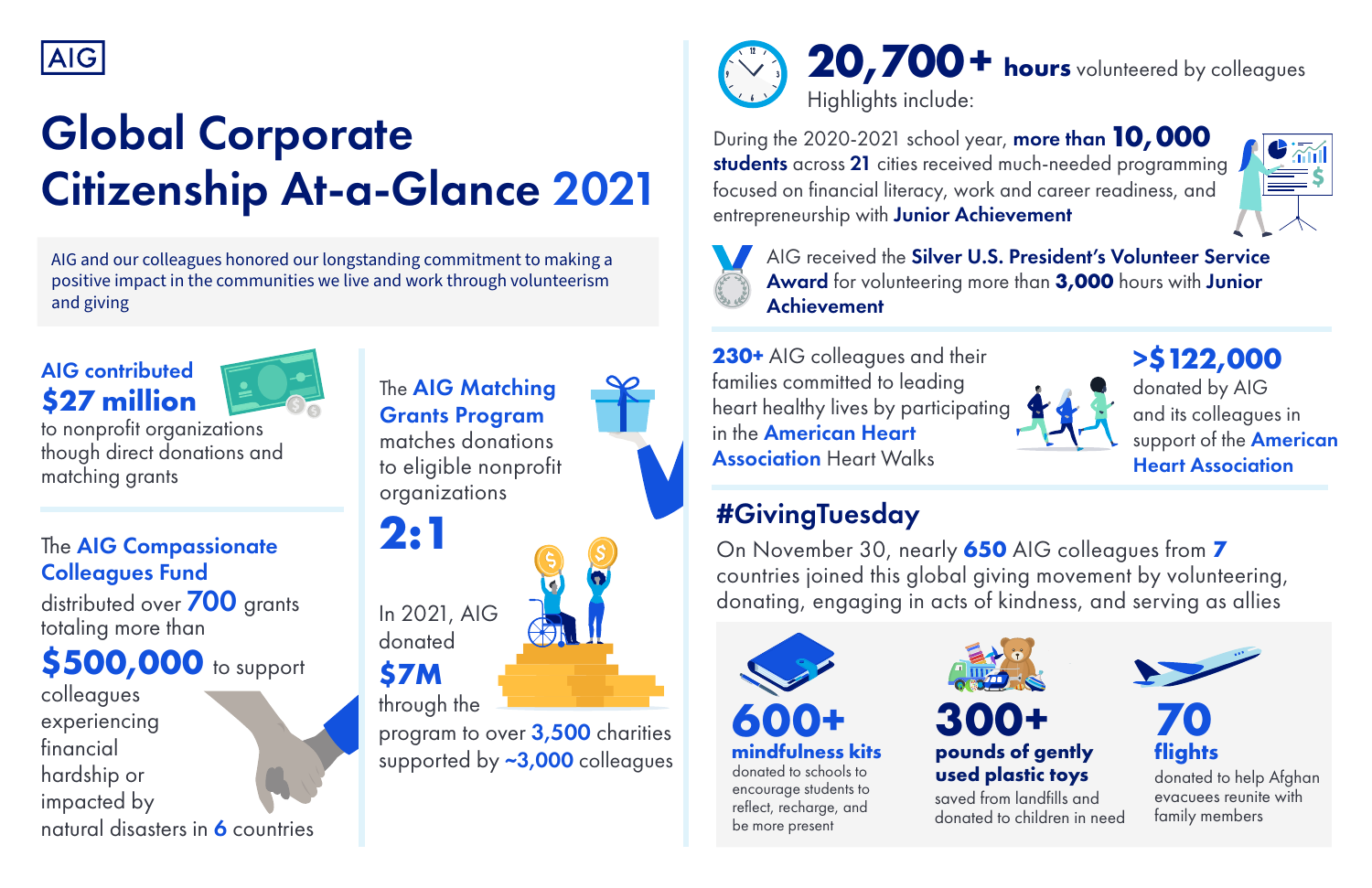Visit Corporate Citizenship to learn more about Citizenship at AIG: [aig.com/about-us/citizenship-and-philanthropy](https://www.aig.com/about-us/citizenship-and-philanthropy)



Through the AIG Legal Pro Bono Program, AIG colleagues provided over **4,000** hours of free legal support to a variety of nonprofit organizations and disadvantaged individuals

their programming supported through institutions and the AIG Museum Membership Program arts & cultural **16**

The AIG Volunteer Time Off Program enbles AIG colleagues

### to take up to **16 hours**

per calendar year—in hourly increments— to volunteer with nonprofit organizations, including schools

Every April, AIG colleagues celebrate Global Volunteer Month



UK



The AIG Community Leaders Network,comprised of **250+** colleagues around the globe, supports the global strategic direction of community involvement and corporate responsibility in each office

### **Sustainability**

As part of AIG's





commitment to Sustainability, 24 volunteer projects leveraged the power of recycling, personal commitments, and dedication to future-proofing our communities



Employee Resource Groups (ERGs) organized 10+ volunteer events

nonprofits that represent the diversity of our workforce to foster a culture of belonging and ensure resources are distributed equitably, serving communities with the highest need





#### Diversity, Equity & Inclusion

AIG serves as an ally to

To celebrate its 10th anniversary in 2022, AIG increased this benefit to

**24 hours**

#### 2021 Participation: